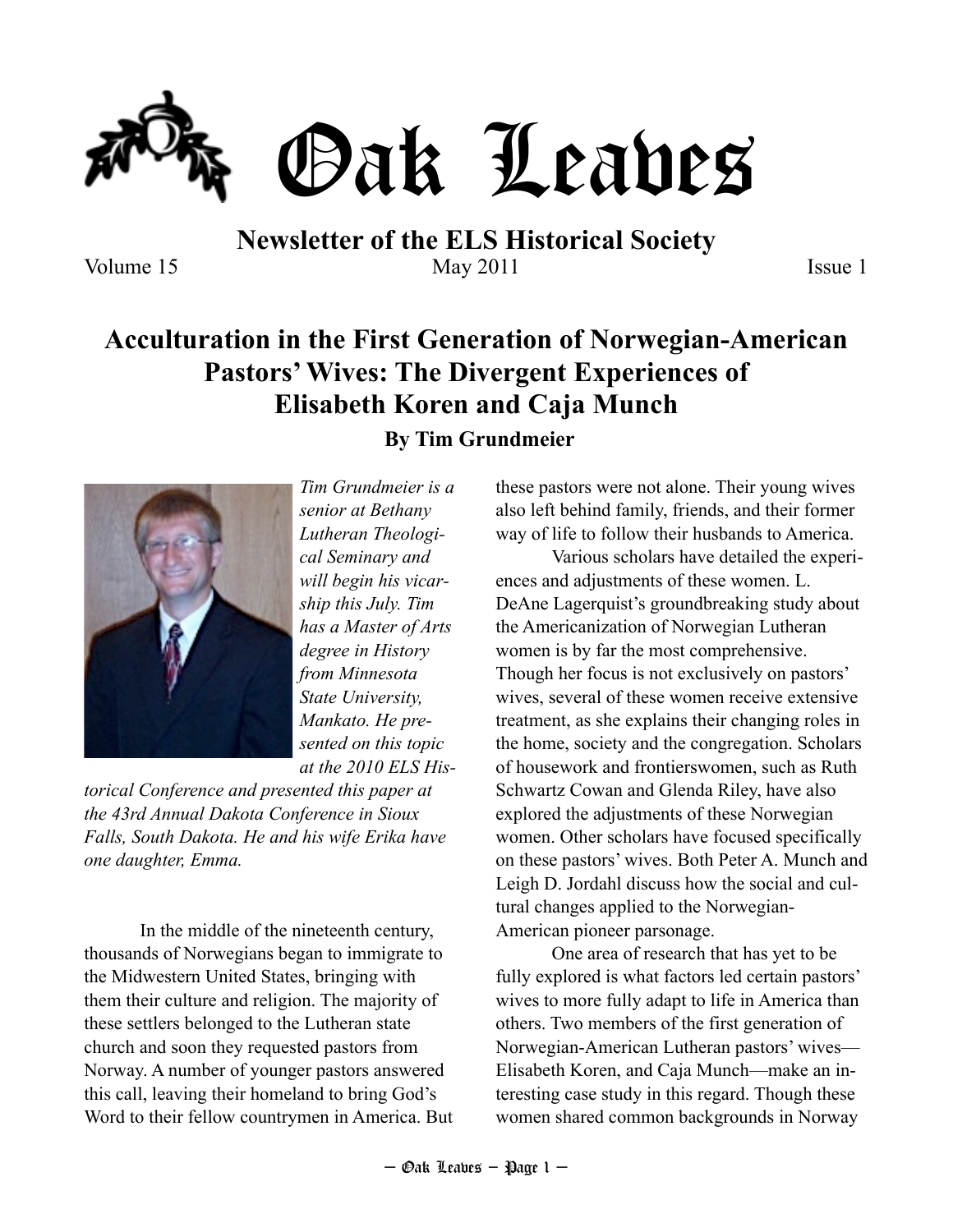and similar experiences in America, they differed significantly in how they adjusted from their former life in Norway to their new life in the Midwestern United States. The Korens lived out the rest of their days in America, while the Munchs moved back to their homeland after four years.

One solution is to ascribe these diverse reactions to mere differences in personality. Gracia Grindal says as much in her analysis of these women. According to her, Elisabeth Koren entered life in America with a more open mind than Caja Munch and therefore more readily embraced the changes that the frontier necessitated. While there is certainly much truth to this analysis, this explanation does not fully account for the social and cultural biases held by both of these women upon their arrival in America. However, from the personal writings of Elisabeth Koren and Caja Munch a more complete picture of their triumphs and struggles with American acculturation emerges. Each woman certainly had her own unique personality, but just as significant as the attitudes that they brought over to America were their distinctive experiences in America that molded and shaped their respective outlooks.

Both Elisabeth Koren and Caja Munch grew up in a Norwegian social structure that maintained a distinct separation between the common people (*almuen*) and the professional elites (*conditioneret*). This separation was a product of historical development, where doctors, lawyers, businessmen and clergy filled the social and political vacuum left by a weak nobility. Though the *conditioneret* did not regard themselves as ruling class *per se*, that was in fact what they came to be. Long family lineages were intertwined, making rising up from the *almuen* nearly impossible. What separated these classes was an intangible quality called *dannelse*, frequently rendered "culture." Members of the *conditioneret* were expected to conduct themselves in a way that distinguished themselves as gentlemen and ladies. This included their dress, furnishings,

manners and topics of conversation. This carried over to life in the parish, where the parsonage was to be a cultural center, especially in rural areas.

Norwegian women of the upper class were expected to be cultured housewives. This training began early in an apprenticeship in the home of a close relative or friend of the family. They learned to prepare meals, care for the animals, make clothes, and perform other household chores. Meanwhile they also became acquainted with elements of "culture." They attended balls, played music, read books, drew and wrote. Already as teenagers, they were expected to be involved in courtship and eventually marry.



Both the diary of Elisabeth Koren and the letters of Caja Munch reflect their privileged upbringing in the Norwegian upper class. Koren's diary began as she and her newly married husband are about to embark on their voyage to America. She and her husband

of a few months, Ulrik Vilhelm, were first-class passengers on this voyage. She spent most of her time reading, enjoying fine meals and socializing with the other passengers. When they arrived in New York, she and her husband had dinner at an elegant restaurant. Throughout her travels to their parish in Iowa, she constantly showed marks of her cultured upbringing by commenting on the décor of trains, ferries, and other houses. The same concerns mark her arrival in Iowa as well.

Like Koren's diary, Munch's letters reflect her privileged upbringing. She and her husband Johan Sturm were, like the Korens, first class passengers on their trip. Upon their arrival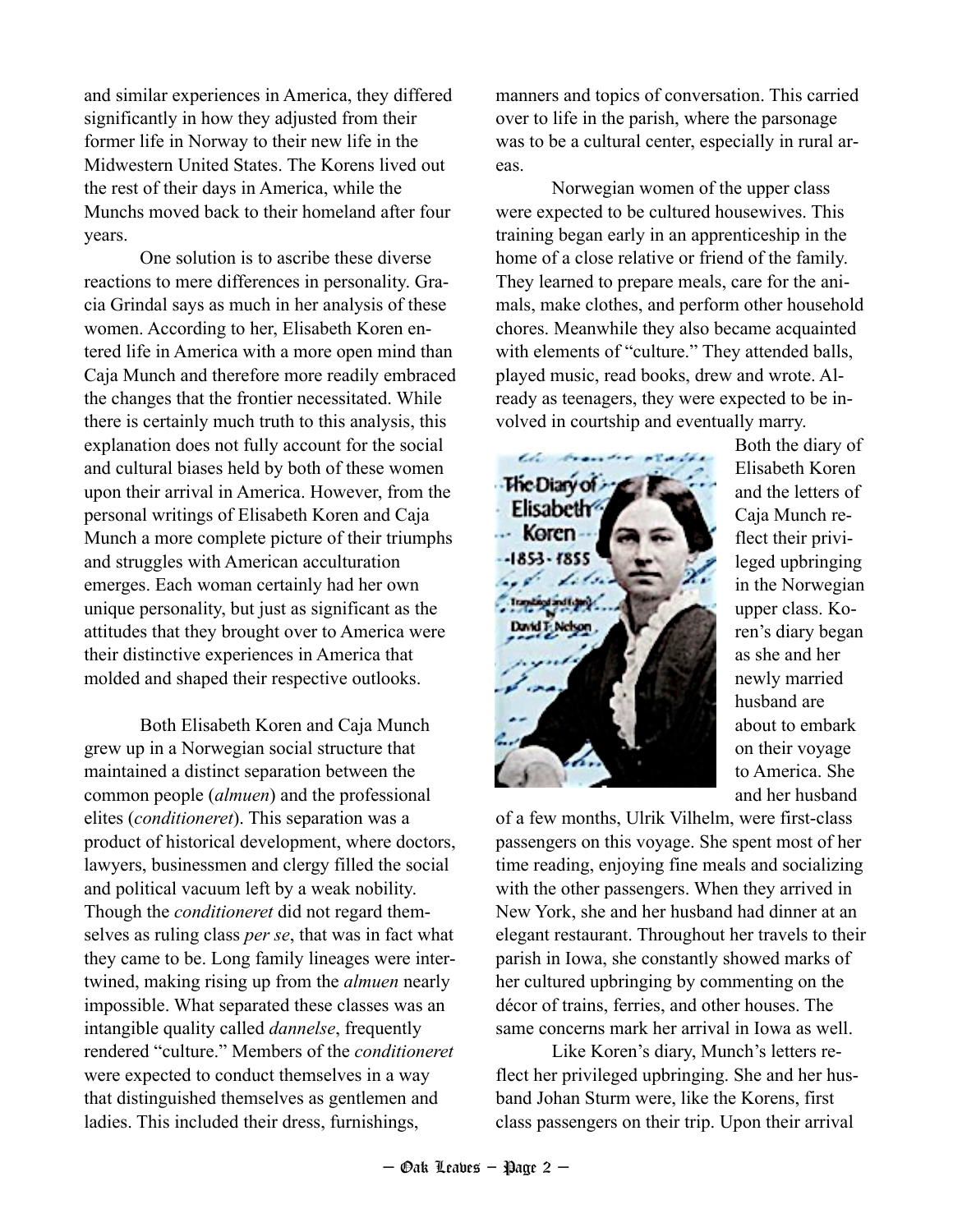in America they visited "New York's best restaurant." Throughout their time in their parish in Wisconsin, she frequently commented on the importance of being with cultured people. Her description of their parsonage showed an eye for proper furnishing and decoration.

Along with their common Norwegian upper class backgrounds, Koren and Munch shared similar experiences in their immigration and adjustment to life in America. Both married newly ordained pastors of the Norwegian Lutheran Church at a young age—Koren at 21 and Munch at 25—and left Norway within a month after their wedding. The Korens emigrated in 1853; the Munchs in 1855. Both settled in the Middle West of the United States—the Korens near Decorah, Iowa and the Munchs in Wiota, Wisconsin (south of Madison).

Both also shared similar adjustments to life on the Midwestern frontier. The most immediately apparent adjustment was doing without many of the comforts of home. When she and her husband Vilhelm arrived at the home of Pastor Adolph C. Preus in Koshkonong, Wisconsin, Koren noticed the plainness of the parsonage. "We found it rather strange in that little house to begin with... The parsonage is a fairly large log cabin with whitewashed walls and unbelievably simple furniture." Coinciding with this lack of former luxuries were the new challenges in the area of homemaking. Both of these women had some help from hired servants, but were generally negative in their appraisal of their abilities. "America is so poorly supplied with help," wrote Caja Munch to her grandmother. "I have a young girl, who was confirmed by Munch last year, and who knows nothing." Elisabeth Koren expressed similar sentiments and frequently commented on the lack of good servants in America. In one of her more exasperated moments, she lamented that the only reason she would return to Norway to live would be for decent household help. These deficiencies in hired help forced them to work more than they were accustomed.

However, what these women truly missed were less the material things from Norway, but things of a more emotional value. Koren bemoaned the lack of natural beauty, "It always makes me sad when I hear that in America the birds do not sing, and the flowers have no fragrance. I feel as if something of the finest were lacking, as if no real joy could be felt in nature; and so my thoughts turn with added melancholy to the beautiful summer evenings at home." Certainly these women's most poignant adjustment was dealing with the loneliness that they felt. Both Johan Munch and Vilhelm Koren served several parishes and spent much time away from home. This loneliness was especially strong for Elisabeth Koren. Often her husband would be gone for well over a week, and she would not know when exactly he would return. She was forced to confide her loneliness in her diary, "Well, I am alone again and will no doubt be alone all week. How I long for the time when there will be a little less traveling, a little more reasonable arrangement for this one is really all wrong, and, what is worse, is not likely to get better soon." For Caja Munch, she was often able to accompany her husband on these journeys until they had their first child; then she usually had to stay behind.

It was not just the absence of these women's husbands that produced this loneliness, but also the absence of a social network like that which they had in Norway. Members of the Norwegian *conditioneret* partook in frequent social gatherings. In America, though the group of about a dozen immigrant Norwegian Lutheran pastors and their wives formed something of a cultured social club, they did not meet nearly as frequently as had social circles back in Norway. Because of the infrequent contact with cultured women of the upper class, these pastors' wives often longed for more sophisticated company. Before their parsonage was built, the Korens stayed with a local family, and Elisabeth at times grew lonely in their company. "I can indeed talk to them," she wrote, "and do so, too, and it is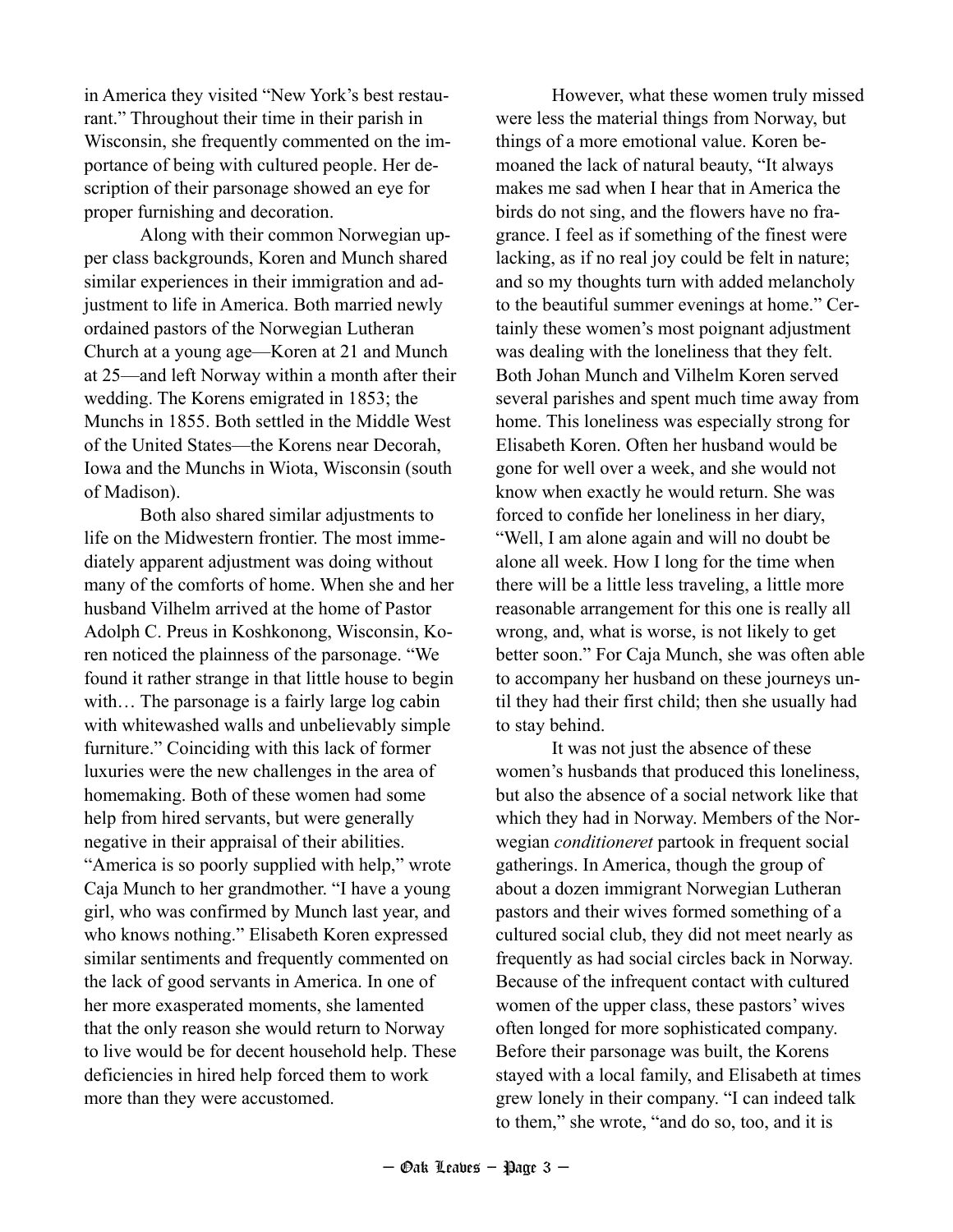probably my own fault that I find these conversations of so little interest. This is not always true, to be sure; but at times the wish to have a cultured person to talk to becomes very strong." Caja Munch was happy to meet with more cultured people whenever possible. On one occasion she and her husband "drove directly to a small town called Linden, where a Norwegian office clerk from Drammen lives… These were cultured people, and believe me, we do appreciate meeting people like that in this country."

Along with the shared Norwegian background and similar adjustments to life in the Midwest, both women immigrated to America with social and cultural prejudices. On her train travels in the Midwest, Elisabeth Koren remarked that "the coaches were filled with an unpleasant mixed company, which one must put up with here where there is only one class." Later, on a ferry from Chicago to Milwaukee, she complained that these people "should be forbidden to walk upon these lovely carpets." After a few months into her time in Wisconsin, Caja Munch offered this analysis of the social situation, "Everything considered, we do not really miss anything except the company of cultured people instead of these silly peasants, who for the most part cannot comprehend at all that we are a step above them and have more requirements…. For example, many will simply call me Caja."

Closely associated with their view of social superiority was their feeling of cultural superiority. These Norwegian women held a disdain for anything "Yankee." Caja Munch wrote, "The Yankee ladies are terribly lazy, if I can call them ladies; indeed, I hardly think there is a single cultured family to be found here until you get to the larger cities. Although they dress like court ladies, it is still obvious from their conduct and manners that they are of the crudest rabble." These cultural prejudices showed through especially when their fellow countrymen adopted their customs, as was common in the peasant class. After being welcomed into the home of a Norwegian blacksmith on their journey to Iowa,

Elisabeth Koren gave this appraisal, "They appeared to be good people but were, without a doubt, much 'Yankeefied.'"

At first glance then, the stories of Elisabeth Koren and Caja Munch appear virtually identical. Both shared the same upper class background and similar adjustments to American frontier life. Both also immigrated with notions of social and cultural superiority. Yet, the way their stories unfolded could not be more different. Koren and her husband would remain in Iowa the rest of their days, while the Munchs would leave America in frustration after only four years in Wisconsin. One of the chief reasons for this divergence was how each woman bridged the social gap between herself and the lower-class parishioners. These two women may well have retained the same opinions on class had it not been for their different experiences in their social lives. For Elisabeth Koren, her experiences challenged her social biases, and helped her adapt more successfully to life in America. Caja Munch's experiences confirmed her prejudices and made her resent her plight in America.

Unlike the Munchs, the Korens did not have a parsonage ready soon after they arrived at their parish. Because of this, they stayed for several months in the home of the Egges, a lowerclass farming family. Already less than two



weeks into their stay, Elisabeth's attitude was beginning to change, "I soon wished myself home again, I cannot deny it; it was hot, there were so many children, and it is not always pleasant to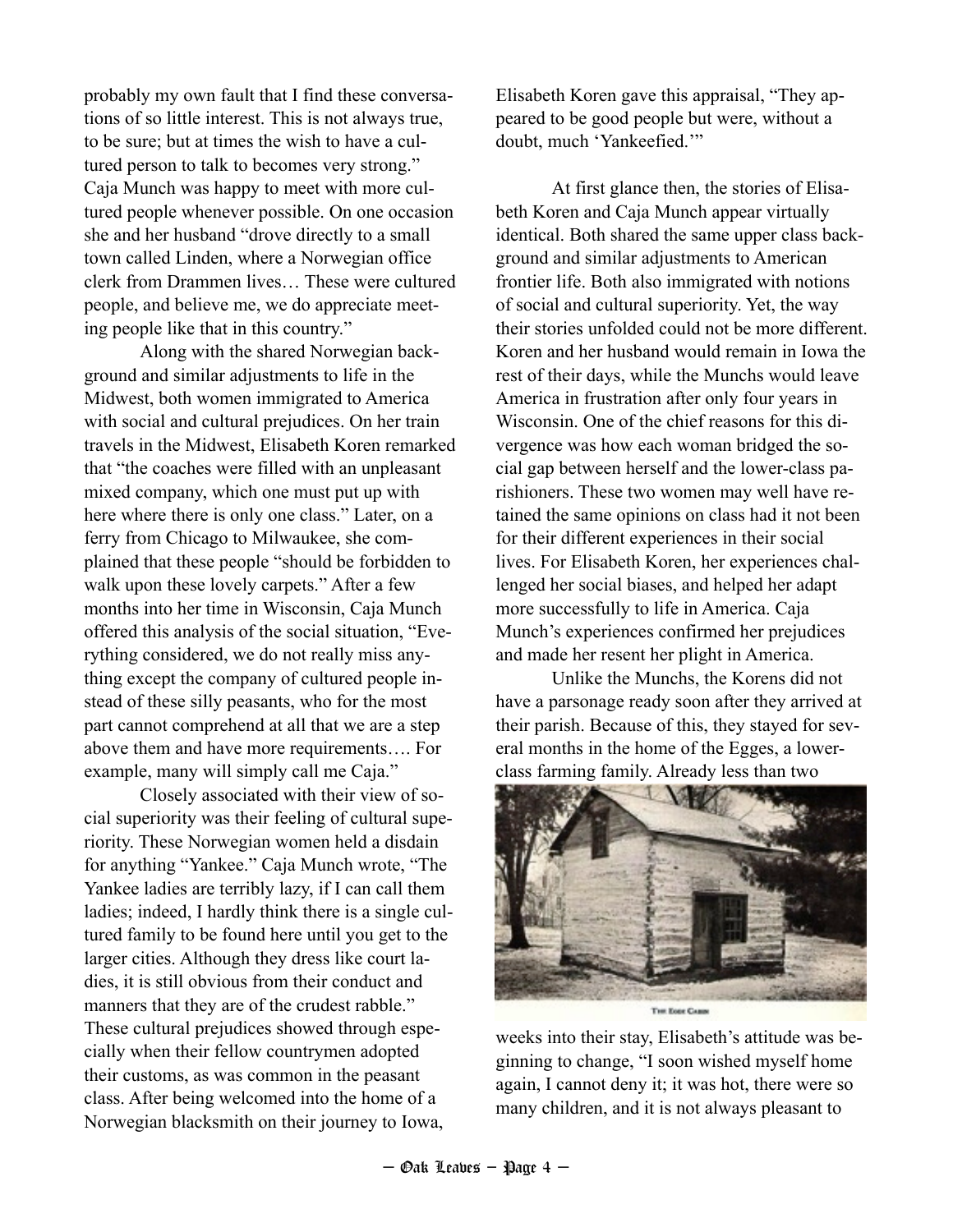watch Anne's naïve, free and easy manners. At the same time, they are so friendly, these people, and in every way make it so comfortable for us that I am ashamed of being critical." When remembering the "Yankeefied" family with whom they stayed on their way to Iowa, she wrote with some regret, "At that time I was not yet accustomed to native rural hospitality." In less than two months of living in Iowa, the Egges and other parishioners had won her over, "We cannot say that we live so exceptionally well here… But our appetites seldom fail. And even though we might find food twice as good at many places, I have not found any other place where I would rather live."

Such a statement does not imply a full assimilation of social classes. Koren still longed for the company of cultured people and grew tired of talking about "cattle and swine." However, she made significant steps in bridging the social gap between herself and the Iowan parishioners. In her lonely times when her husband was away, she went on walks to visit one or more of the farmer's houses. After church services, she felt comfortable to talk to the parishioners. In conclusion, the experience of living in the Egges' home helped her adjust to the harsh living conditions and loneliness of the American frontier.

Caja Munch's experience was quite different. Though the Munchs were also put up in a member's home upon their arrival in Wisconsin, this living situation was only for a few months. Also it was in the farm home of Even Kronborg, an older bachelor who lived across the street from the church, so the Munchs had ample space and privacy in their temporary residence. Along with Kronborg, they befriended a few other congregation members, who did things for them, but, according to Caja Munch, these were "the good ones." Soon she moved into the secluded parsonage, having never established a substantial number of connections with the congregation's members.

A further hindrance to her bridging the social gap between herself and the parishioners was the proximity of several other pastors and their wives to the Munchs' parish. Caja became especially close to Pauline Dietrichson of Koshkonong, Wisconsin, whom she described as both a "mother and sister to me." She wrote to her mother, "Oh, how wonderful it is to meet such a person over here in America, we are so closely united that hardly any friendship could be tied any stronger between two families." This socializing, though only somewhat frequent, removed the need to befriend any additional congregation members. With her nearby social club, Caja Munch, unlike Elisabeth Koren, was able to maintain what she considered an appropriate social distance from these "silly peasants." She maintained this attitude until her and her husband's move back to Norway.

Another aspect of her personal life that bears mentioning is that for the first year and a half in Wiota, Munch had the company of her younger brother Emil. Though he has been described as "a strange and reticent boy," Caja seems to have been rather fond of him, if almost in a motherly sort of way. She was the oldest of thirteen children and accustomed to such a role. In either case, Emil provided her with company, further insulating her from the lower-class parishioners.

Augmenting the divergent experiences in their home life were the different experiences in their congregational life. Though Koren was certainly a religious person before her emigration, the American frontier experience had the effect of strengthening her spiritual life. "Services here always seem peculiarly affecting and impressive to me. It is so wonderful to see our people in this foreign land streaming together from every direction, and to feel the devotion and attention with which they sing their hymns and listen to the pastor. It all has quite a different aspect from what I have been accustomed to."

Caja Munch's congregational experience was much different. Her heavy-handed husband was in constant conflict with his parishioners. Much of the conflict surrounded the parishioners'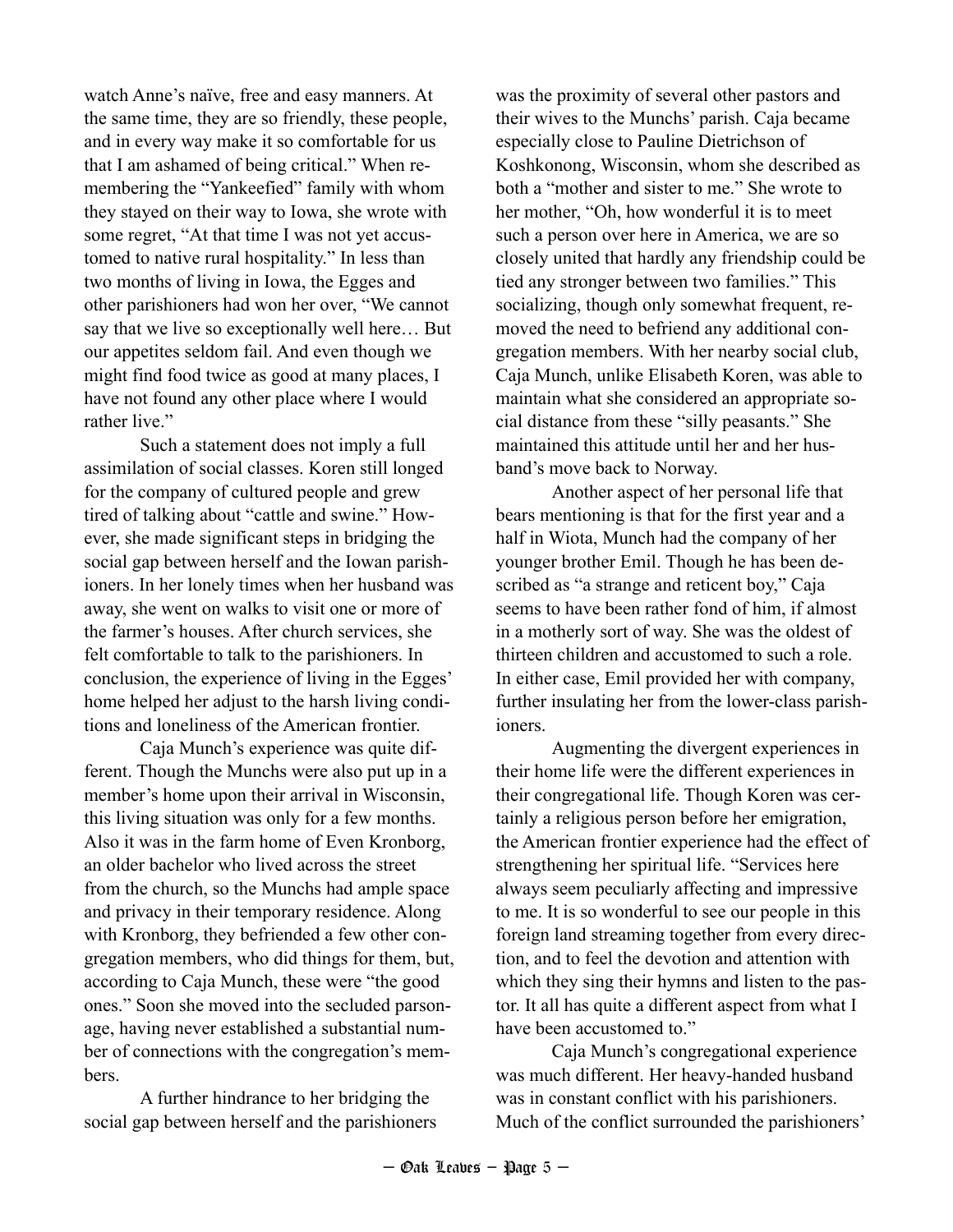drinking habits, as one letter indicates, "There is, unfortunately, much drinking among the Norwegians in the congregation. You can imagine that it is unpleasant to be their minister, but one cannot exclude them entirely from the congregation. Munch is hoping that the condition will improve in time; besides the congregation is too weak to carry all the burdens that rest upon it without these drunkards." Consequently she adopted a judgmental attitude toward religious life in America. "There is not, as we thought before we left Norway, an intense longing to hear the Word of the Lord and a craving to partake of His holy gifts." At one time the congregational struggles turned so bitter that Caja thanked the Lord for the sudden death of one of their "opponents." On March 1, 1859, Caja Munch sent a letter to her parents announcing her and Peter's return to Norway. Though she did not go into the details of why they were returning, her husband in the postscript did not mince any words, "In Wiota can no true servant of the Lord work any longer." The Munchs had failed to adapt to their new life in America.

For Caja Munch, her living situation and congregational struggles shaped her attitudes toward life in America. Ultimately, her only postive appraisal of her American experience was that it had tested her faith. She wrote her grandmother, "[I]n spite of all, I would not have missed this journey. Even though the body is not comfortable over here, I think our souls have had great benefit from the tour, and that we by mere grace have come closer to our God and Savior…. [But] I cannot comprehend the statement that I have heard from several of the ministers over here, that they intend to stay here for years, maybe even forever."

Elisabeth Koren and her husband, however, did stay "forever." Her living situation and congregational life had modified her social and cultural notions. Despite the difficult adjustments to the Midwestern frontier, she was able to look back upon her life in America with fondness. She wrote before her diary's first publication in 1914, "With gratitude I look back on my long life here in this land, and think of the many now dead who received us with so much friendliness and surrounded us with love all our lives."•



THE PACEOR AND HIS WIFE IN THE PARKONAGE, IN OR ABOUT 1903 (From a photograph in the possession of Mrs. David T. Nebon)

\* \* \* \* \* \* \* \* \* \* \* \* \* \* \* \* \* \* \* \* \* \* \*

## **From the Museum** by Rebecca DeGarmeaux

In conjunction with the Historical Society's annual meeting and Synod Convention, the Ottesen Museum is planning a new display of artifacts from the Bethany Ladies College. Come to the museum during Synod Convention and see pictures, a diploma, and other memorabilia pertaining to the early days of the college. The museum's hours during convention will be Tuesday through Thursday from 1:30 to 4:30.



Also visit the display in the "street" of the Sports and Fitness Center during the convention to see a small display of recent museum acquisitions and artifacts promoting the new book *Store Per: Norwegian-American "Paul Bunyan" of the Prairie*.•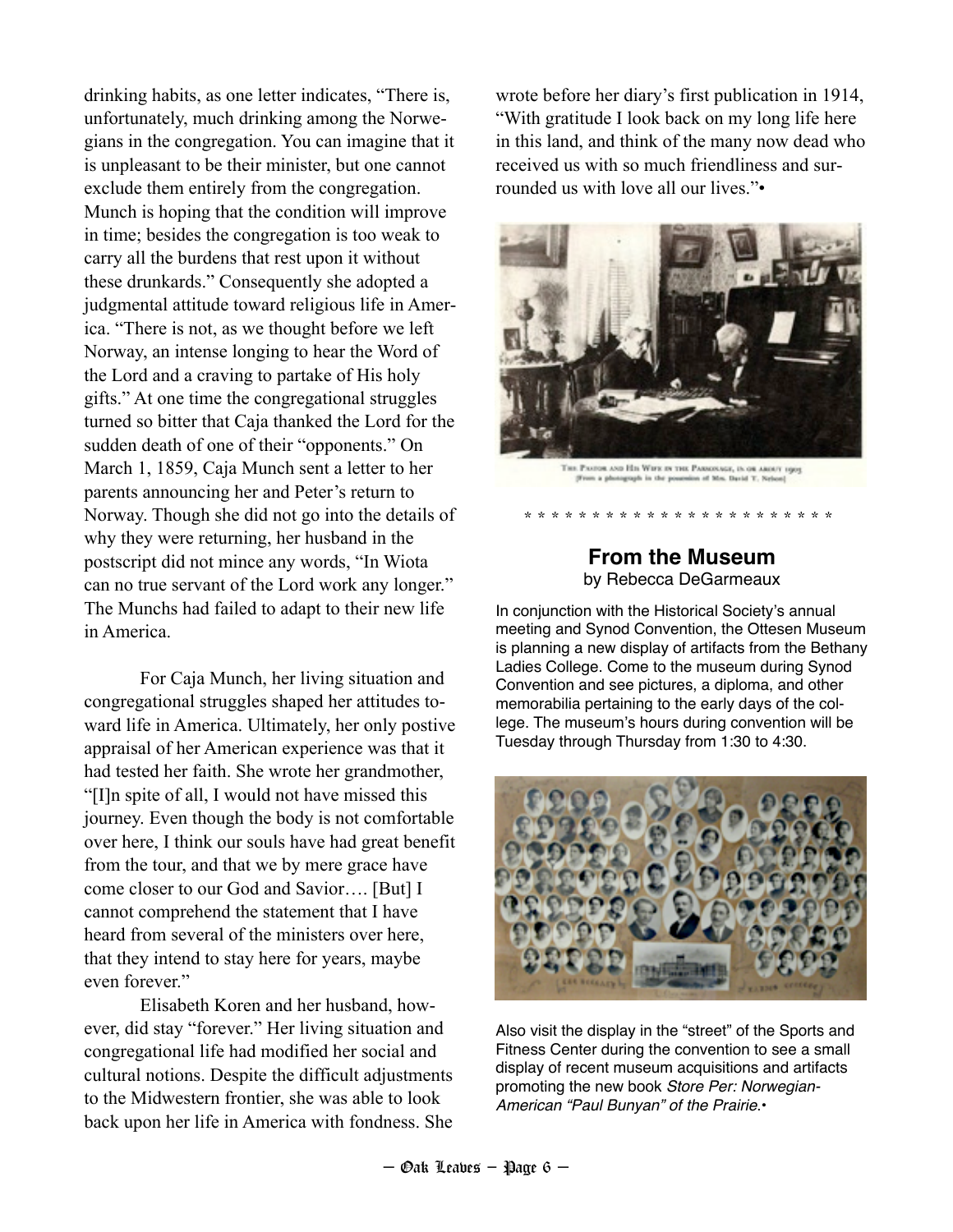# **My Little Missionary**

Lois Gail was the name given to a tiny baby girl born to the Missionary Paul Anderson and his wife Emily Gruebel Anderson in Calabar, Nigeria, November 26, 1946.

While baby and mother spend thirteen days in the European Hospital at Calabar, the baby's father Paul is staying at a nearby "Rest House." A group of Nigerian men hear of the arrival of this foreigner. They learn that he is a Bible teacher and they ask him to teach them as much of the Bible as possible in the limited time they expect to share with him.

It is a moment of extreme importance for Missionary Paul Anderson who has come to Africa to start new congregations and serve established ones. He is not settled in his own home before this work begins. The birth of the baby, who comes to be called Gail, is just one in a whole series of events used by our Lord to create the right time for soul-winning. Two threads intertwine—one a human interest tale, the other a missions story, and at once we're reminded that mission church planting is designed by the author of the Great Commission, Jesus Christ.

First, we gather up the strand of life occupying the interests of a young seminarian. Paul attended a presentation by a missionary on furlough from Africa and as it turned out, Paul asked "too many questions," giving away his interest in foreign missions. Paul's professor who is in attendance at this event duly notes Paul's interest. He didn't ask if Paul would like to actually do foreign mission work, merely if Paul were interested in foreign missions. "Shouldn't everyone be interested in missions?" thought Paul, and answered "Yes, I am." And this response no doubt had something to do with Paul's name being placed on a list of names for possible assignment of a graduate to Nigeria.

About this time, Emily Gruebel comes into Paul's life and they fall in love. Emily makes the claim she is never going to leave St. Louis, Missouri and would never marry a pastor! But not so very long later Emily finds herself planning a wedding. The bridegroom is soon to become a pastor-missionary and they will be leaving St. Louis with a plan for moving to Nigeria!

Two hundred dollars Paul had saved buys wedding rings and a like amount put aside by Emily takes care of a wedding dress and food for the reception, and soon vows are exchanged at a wedding the groom later described as beautiful.

Awaiting visas for entry into Nigeria the young couple spends several months in Minnesota where Paul fills a pastoral vacancy. Preparations for their African sojourn mean the young couple is very busy. They must, for example, purchase supplies and non-perishable food items to bring along which will last them for several years. The visas come through and now preparations include trip planning. They are to travel by air for the first time.

Paul and Emily learn they will cross the North Atlantic on a route to Ireland which Pan American Airways pioneered a year or so earlier. Commercial aviation is yet very new. About this time they learn something else that's very important: Emily is pregnant! Adjustments and readjustments come to be the order of the day. Paul and Emily travel to New York City and stay with friends in Flushing Meadows while awaiting departure.

Twelve times they are set to travel. Each time their flight is re-scheduled. Hours and sometimes days pass between re-scheduled flights. Finally, on the 13<sup>th</sup> try they board the airplane and they taxi to the end of the runway. Then the plane is called back!

Soon, however, on the fourteenth try they board a plane which actually lifts off and flies across the North Atlantic. Stops are necessary in order to secure airplane fuel and food for the passengers and crew. These are first in Newfoundland and later in Portugal. The next leg of the journey has South Africa as the destination and they are booked on the first plane ever to travel this particular route!

They disembark in Liberia at the U.S. Army Air Force Base, Roberts Field. Here they are told the men will stay in barracks about a mile from the landing strip and the women will live in separate barracks a mile or so in the opposite direction! They ask about booking a flight for the next leg of the journey to Nigeria on Air France. "Well, Air France has no agent here but they do land here sometimes," they are told.

A peek into the minds of the young missionaries might have revealed thoughts such as these: *Let's see now. We have a baby on the way and*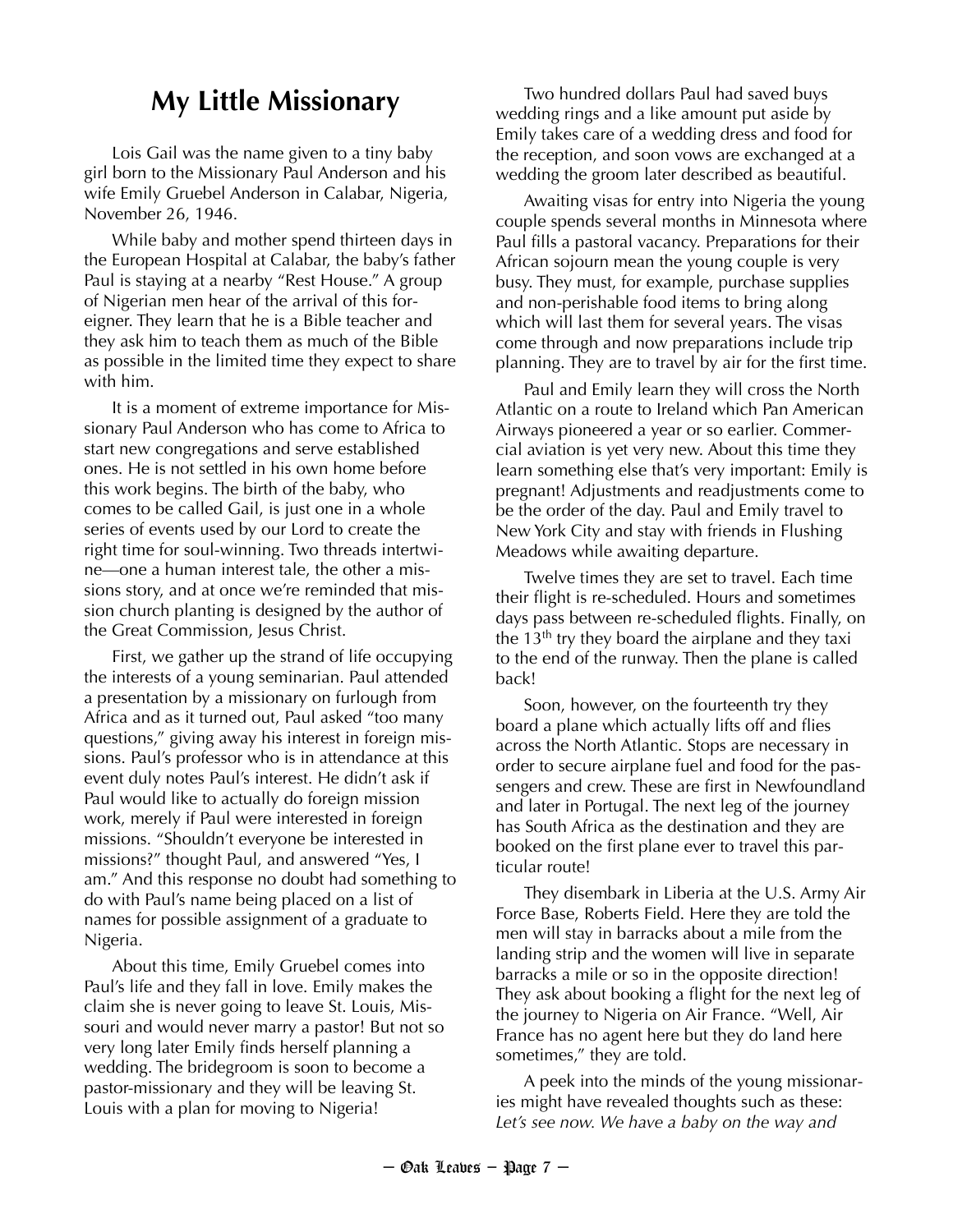*we're going to be separated by about two miles during the evening and night hours and well, um… In all your ways acknowledge Him and He shall sustain you. Sustain us Lord in this journey with its many twists and turns and delays and unknowns.*

About a week later an airplane belonging to Air France leaves Roberts Field with the Andersons on board. They arrive at Lagos, Nigeria. The Andersons have now spent about sixty hours of their journey actually in the air.

From Lagos to the mission headquarters at Obot Idim is about 300 miles. However, no autos or trucks are available for the trip. It is much farther by train, about 800 miles. The train follows narrow-gauge tracks around an enormous swamp providing Paul and Emily with a geography lesson.

The Stork has not informed the missionaries precisely as to the day of the new arrival but they know the time is coming quite close.

A fellow missionary comes to meet them at the depot when the train arrives. When the travelers are about six miles from their new home, the 1937 Chevrolet in which they are riding loses a front wheel. Emily spots it first, rolling ahead of the vehicle. It bounces into the ditch. She gets out and tracks it into the bush and shows the others where it is hiding! Paul and the others find the bearings, spacer and nut which have fallen along the way and put the wheel back in place.

They arrive and are welcomed by happy missionaries, eager to receive new colleagues and news from home. Talk eventually turns to the congregations Paul will serve. There will be six churches in his pastoral care. Arrangements are made for Emily and Paul to stay with fellow missionaries until a house can be built for them. (Not long later, in the manner of the local construction, their new home was built in six days.) But first, they had something to take care of at the European Hospital in Calabar. The baby's arrival is imminent.

The hospital is on the other side of the Cross River. "The only way to reach it was to travel by motor launch from Oron to Calabar. This launch made the crossing only once a day. We thought we had better go right away even though we originally believed we might have a wait of two weeks or so in Calabar," said Paul.

#### *"Andersons like to be early, so Gail came that night!"*

Things had happened fast. Paul and Emily reserve a room at the British-operated Rest House. When the hour comes, they have only to walk up the hill to the hospital. The soon-to-be parents make the walk at about midnight. Paul is not allowed to wait nearby in the hospital, but medical staff members order him to *"go home!"* When morning comes Paul glimpses Gail for the first time. He has to leave when she is brought to her mother.

Now we're coming full circle. Paul returns to the Rest House. A bit later, the young men whom I mentioned at the beginning find him and the makings of a new Christian congregation are coming together.

Two weeks later, Emily and Gail are able to travel and the little family takes up temporary residency with Paul's sister and brother-in-law, Pastor and Mrs. Carl (Emma) Rusch, at Nung Udo, Ibesikpo. And Paul has something important to report to his fellow pastors and the supervisory personnel of the mission. Paul tells them of the instruction classes he conducted while he awaited Gail and Emily's dismissal from the hospital. The newest missionary has been busy, they learn. He has not only been occupied supporting his wife, a first-time young mother, but he has been busy teaching. He is able to relate the keen interest in the Gospel of the young men of Calabar. Discussion and prayer ensue among the missions staff and the question arises—Can we leave these men behind with no further instruction planned? In time it becomes clear that an ordained, national pastor ought to be extended a call to serve this group. And this leads to the formation of a new congregation in Calabar. The Rev. Jonathan Udo Ekong, native to Ibesikpo, receives and accepts this call.

And now we ask about the driving force behind all the above. Was it the Foreign Mission Board of the Synodical Conference under whose auspices Paul worked? Was it that seminary professor who detected Paul's early interest in foreign missionary work? Or was it Paul? Or Emily? Or maybe it was little Gail! And what about the timing? The Mission Board members may well have been imagining the careful preliminary studies of any new areas Paul might want to test before start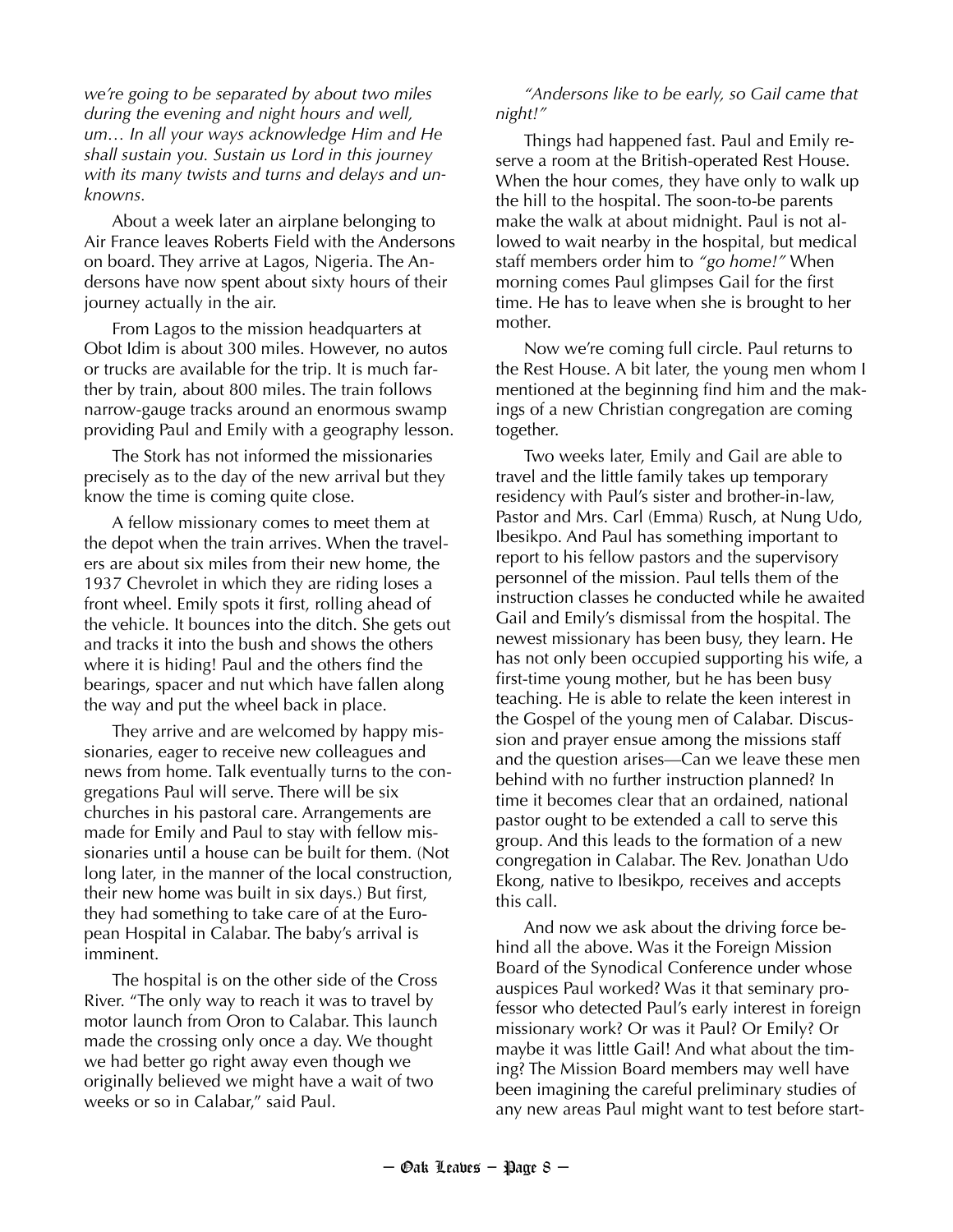ing any actual work. Timing? Well, Gail's arrival and Mama's stumbling across a ditch to look for a wayward tire and 800 miles on a train and sixty hours in the air and "Air France stops here sometimes," not to mention days of delays in New York City all have something to do with timing. Chalk it up to blind fate that those young men were nearby when the Bible teacher arrived? No, we don't think so. When God wants to start a new Christian congregation, he arranges events to see that the job gets done! The human interest story and the missions story turn out to be one and the same. Evidence lines up in real life pointing to the great truths taught and implied in Romans 8,28: *"In all things God works for the good to those who love him, to those who are the called according to his purpose."*

The younger generations have a term we might well apply to the above story, "Awesome!" At least for us Christians it seems amazing the manner God chooses for arranging to get his work done. In this and similar true life stories, we can truthfully say our Lord is reminding us who really is in charge, though we may puzzle over budget and personnel decisions and missions' priorities.

In a certain sense, Gail came to be a little "missionary" at the time of her birth. How could this be unless a heavenly hand guided her parents to the moment described? How is it that her birth comes to be such an important event in the many steps leading to the formation of a new congregation? Yet, there are more reasons for giving her the title "missionary."

The setting is in Rochester, New York. The writer knows a father who remembers spotting his seven year old daughter sitting next to a little friend to whom she is reading. The father begins to walk on tip toe, and stealing close he sees the two children each holding a copy of Luther's Small Catechism. Papa catches the last sounds of Gail's voice as he steals quietly away… "My little missionary," he thinks to himself. He is very glad.

Years pass, and in time Gail winds up living in Alaska, a mother, and the wife of Gary Lillo. It became known that she encouraged many people who were new to the congregation. Only recently, Gail passed from this earth and entered her heavenly rest after a courageous battle with cancer. The service folder from the funeral points to her strong desire for sharing the Gospel.



The service folder for Gail's funeral service reads as follows: "December 30, 2010. Memorial donations can be made to Faith Lutheran Church, 5200 Lake Otis Parkway, Anchorage, AK 99507. Gail hoped that

the congregation could acquire the equipment needed to stream the (Sunday) worship services live on the internet."

Her works follow her!

"My little missionary," is how her Dad described her. Faith Lutheran Church of Anchorage can call her "Our Missionary." The ELS can likewise embrace her story, calling her "our missionary" as she played a part in the earliest history of her father Paul's work in Nigeria for Paul's work represented some of the very early work of the Synod in foreign missions. He was a member of the ELS and so in a special way, and through the arm of the Synodical Conference, our synod was doing foreign mission work in the 1940's.•

The events which make up the above story were told to James P. Olsen, P.em., by Paul Anderson, P.em., in an interview in the fall of 2010 with additional details gleaned from the writings of Pastor Anderson. Pastor Anderson's retirement home is in Eau Claire, Wisconsin. After his service to our Lord in Nigeria, Pastor Anderson served congregations in the U.S and in Australia. He served many years on the ELS Board of World Missions.

Gail, on right, as BLHS sophomore. (1963 Fidelis)

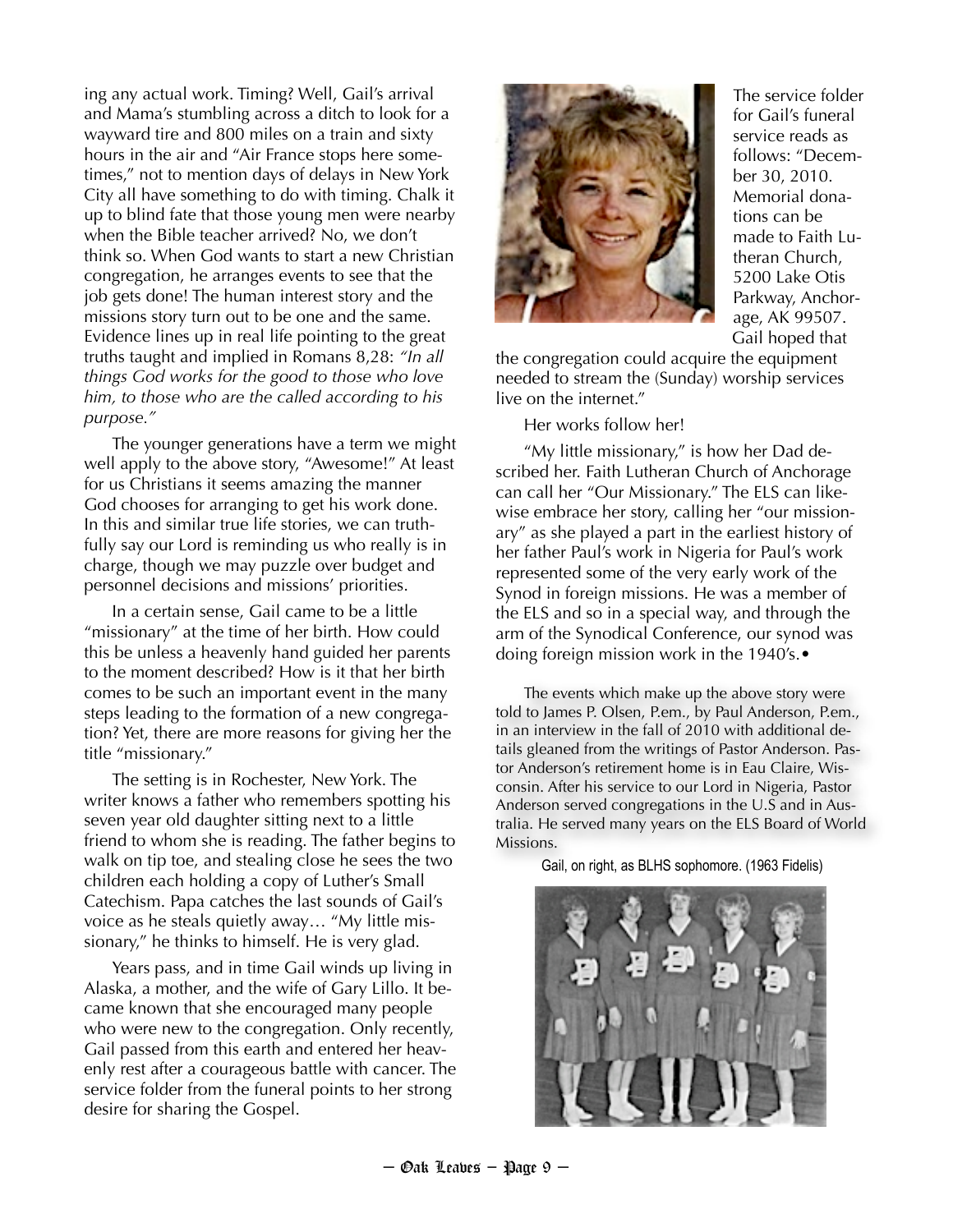#### **The Old Muskego Lutheran Church** By Herman Harstad

The first structure built by Norwegian immigrants to the United States dedicated exclusively for worship now stands on the campus of Luther Seminary in St. Paul, Minnesota. It has an interesting history. The two story log structure was originally built in Muskego in southeastern Wisconsin. It was completed and used for worship in the summer of 1844 and was dedicated in March 1845. Prior to having their own church building, the immigrants held services in their homes similar to the practices of the first Christians described in the book of Acts.

If the logs could talk, what would they say about those early years? They might say they remember bereaved mourners who lost loved ones to malaria and small pox and other epidemics. Perhaps there are memories of men in blue uniforms who were home on leave during the Civil War who asked for God's protection before they returned to their units. There were happy occasions such as baptisms, confirmations, and weddings of parishioners who were thankful for their own place of worship.







For the first five years the faithful huddled on cold winter Sundays shivering and seeing their breath since there was no heating stove until 1849. But they were warmed by the gospel message proclaimed from the towering pulpit. Initially the church had no organ. The song leader known as the *klokker* led the singing with the help of a simple stringed instrument called a psalmodikan.

After the church outlived its usefulness it was converted into a barn. Visionary and historically-minded people decided the building was a one-of-a-kind structure worth sav-



ing. So in 1904 the church was dismantled and the logs were carefully numbered and transported from Wisconsin to the campus of Luther Seminary in St. Paul, 400 miles away. The seminary was part of the church body known as the Norwegian Synod. Luther Seminary was established in 1876 in Madison, Wisconsin. It then moved to Decorah, Iowa and then to Robbinsdale, Minnesota. While the campus was in Robbinsdale, my grandfather, Rev. Bjug Harstad, taught there for the school year of 1889-1890.

(When a small group of pastors decided they could not go along with a merger of the old Norwegian Synod in June 1917, they formed a new synod June 1918 with the official name of the "Norwegian Synod of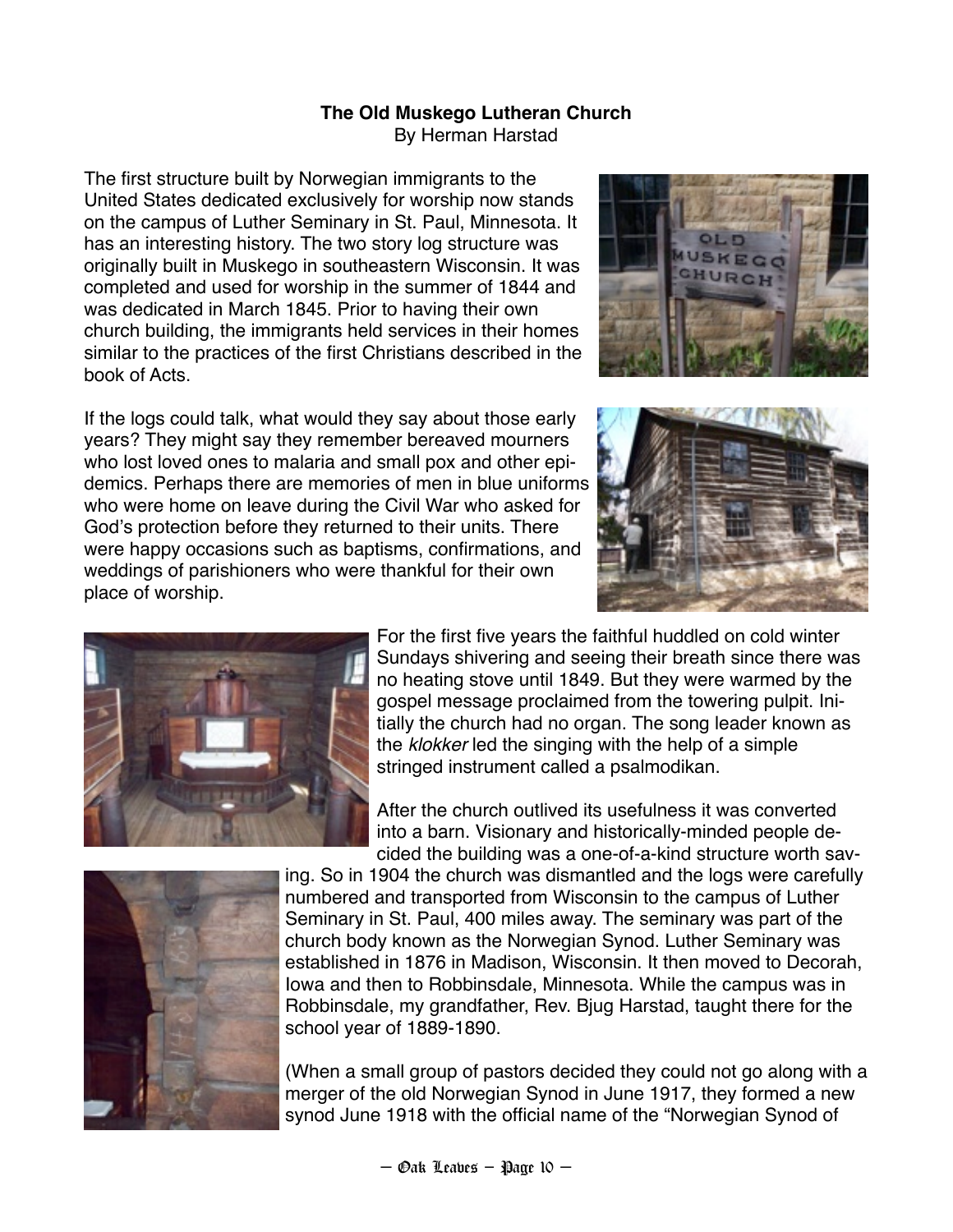

the American Evangelical Lutheran Church." Bjug Harstad served as the first President of the synod and John Moldstad was elected Vice President.)

The Robbinsdale Luther Seminary building burned in 1894 and classes were temporarily held in a hotel until the seminary moved to its present location in St. Paul in 1899. Five years later the Old Muskego Church was moved to the campus. Luther Seminary is now part of the Evangelical Lutheran Church in America (ELCA). Currently 796 students are studying for the ministry. Almost half of the student body are women.

Arrangements can be made with the Luther

Seminary staff to tour the old church. They say it is the most popular site visited on the campus. It was designated as a State Historical Site by the Minnesota Historical Society in 1963 and is also listed on the National Register of Historic Places. The old church has a seating capacity of 75 and can be rented for baptisms, weddings and wedding vow renewals, and it is occasionally used for chapel services; weather permitting, as there is no heat or air conditioning. When the house of worship was reassembled in St. Paul in 1904, many trees were planted around the building. Now over one hundred years later the mature trees obscure long range views of the two-story log structure. Even though the church stands on an ELCA campus, our small synod's spiritual and cultural heritage is also clearly represented by the Old Muskego Lutheran Church.•

Information for this article was drawn from a visit to the old church, a Luther Seminary brochure, the seminary's web site, a book by O. M. Norlie titled *History of the Norwegian People in America* published by the Augsburg Publishing Co. in 1925, and *Grace for Grace* published by the Lutheran Synod Book Company, copyright 1943. The book was reprinted in June 2010 with forward com-





ments by President John Moldstad and Mark Harstad, chairman of the ELS Historical Society. (Photos by Carolyn Harstad and Cheryl Harstad.)

**! ! \* \* \* \* \* \* \* \* \* \* \* \* \* \* \* \* \* \* \* \* \* \* \* \* \* \* \* \* \* \* \* \* \* \* \* \* \* \* \* \* \* \* \* \* \* \* \***

## **Did it used to be easier to get into college?**

**A notice for Bethany College in the "Convention Daily" for Synod Convention 1951: Parents who are interested in having their children or child attend Bethany next year are urged to contact Pres. B. W. Teigen or Prof. N. Holte during the Synod meeting and make the arrangements.**